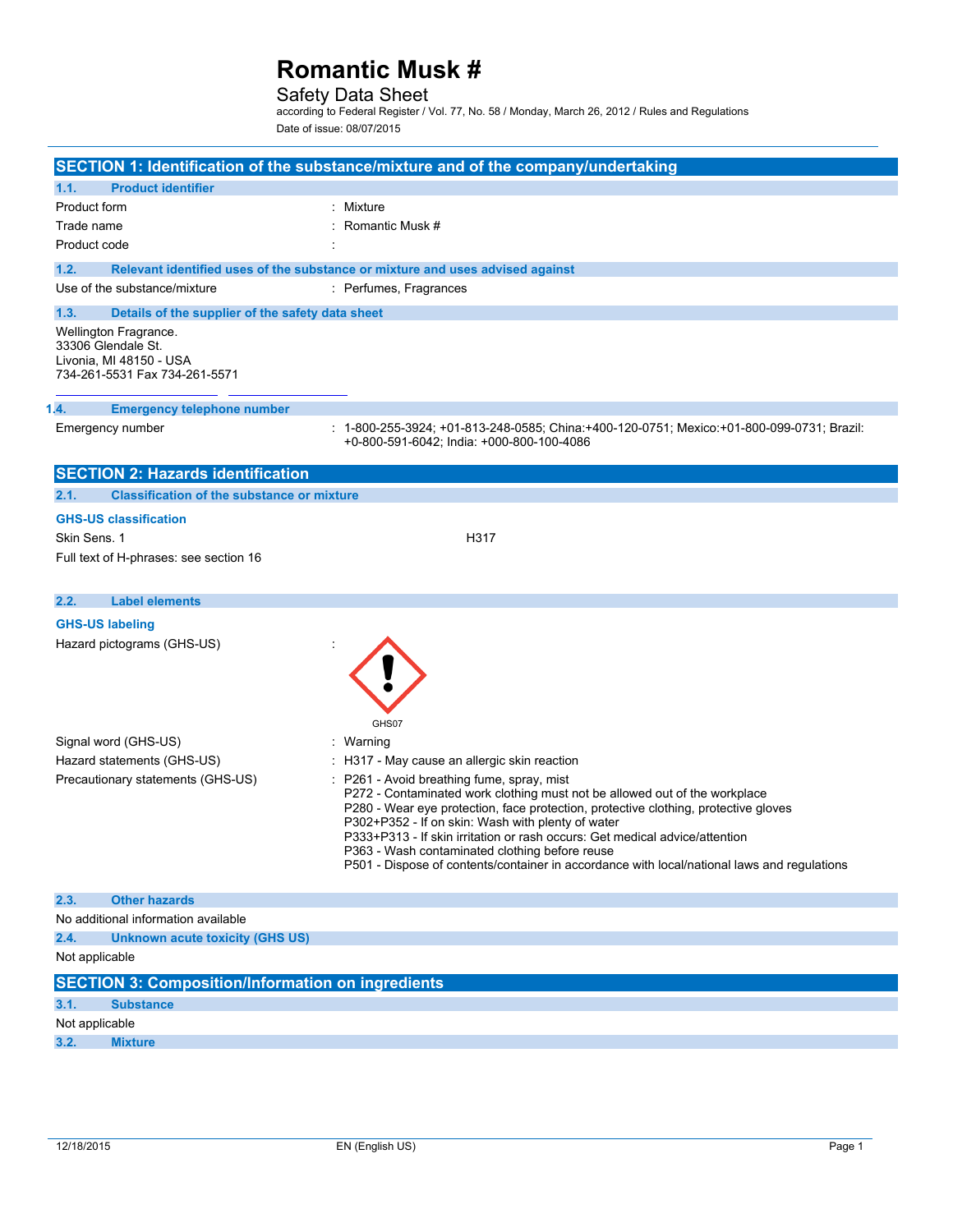# Safety Data Sheet

according to Federal Register / Vol. 77, No. 58 / Monday, March 26, 2012 / Rules and Regulations

| <b>Name</b>                         | <b>Product identifier</b> | $\frac{9}{6}$          | <b>GHS-US classification</b>                                                                         |
|-------------------------------------|---------------------------|------------------------|------------------------------------------------------------------------------------------------------|
| Benzyl benzoate                     | (CAS No) 120-51-4         | $10.0035 -$<br>40.035  | Acute Tox. 4 (Oral), H302<br>Aquatic Chronic 2, H411                                                 |
| 2-Hydroxybenzoic acid, benzyl ester | (CAS No) 118-58-1         | $5.115 - 21.615$       | Skin Sens. 1B, H317                                                                                  |
| Coumarin crystals                   | (CAS No) 91-64-5          | $0.82831 -$<br>3.50201 | Acute Tox. 4 (Oral), H302<br>Skin Sens. 1B, H317<br>Aquatic Acute 2, H401<br>Aquatic Chronic 2, H411 |
| Vanillin                            | (CAS No) 121-33-5         | $0.68324 -$<br>2.88724 | Acute Tox. 4 (Oral), H302<br>Eye Irrit. 2A, H319                                                     |
| Geraniol                            | (CAS No) 106-24-1         | $0.1001 - 1.001$       | Skin Irrit. 2. H315<br>Eye Dam. 1, H318<br>Skin Sens. 1, H317                                        |

Allergen report available upon request.

Full text of H-phrases: see section 16

|                                                                                                                                                                                                   | <b>SECTION 4: First aid measures</b>                                |                                                                                                                                                                                                                                                                                                                                                                                                |
|---------------------------------------------------------------------------------------------------------------------------------------------------------------------------------------------------|---------------------------------------------------------------------|------------------------------------------------------------------------------------------------------------------------------------------------------------------------------------------------------------------------------------------------------------------------------------------------------------------------------------------------------------------------------------------------|
| 4.1.                                                                                                                                                                                              | <b>Description of first aid measures</b>                            |                                                                                                                                                                                                                                                                                                                                                                                                |
| First-aid measures general                                                                                                                                                                        |                                                                     | : Never give anything by mouth to an unconscious person. If you feel unwell, seek medical<br>advice (show the label where possible).                                                                                                                                                                                                                                                           |
| First-aid measures after inhalation                                                                                                                                                               |                                                                     | Allow victim to breathe fresh air. Allow the victim to rest.                                                                                                                                                                                                                                                                                                                                   |
| First-aid measures after skin contact<br>by warm water rinse.                                                                                                                                     |                                                                     | Wash with plenty of soap and water. If skin irritation or rash occurs: Get immediate medical<br>advice/attention. Get medical advice/attention. Specific treatment (see Wash skin with plenty of<br>water, Call a physician immediately on this label). Wash contaminated clothing before reuse.<br>Remove affected clothing and wash all exposed skin area with mild soap and water, followed |
| First-aid measures after eye contact<br>persist.                                                                                                                                                  |                                                                     | Rinse immediately with plenty of water. Obtain medical attention if pain, blinking or redness                                                                                                                                                                                                                                                                                                  |
|                                                                                                                                                                                                   | First-aid measures after ingestion                                  | : Rinse mouth. Do NOT induce vomiting. Obtain emergency medical attention.                                                                                                                                                                                                                                                                                                                     |
| 4.2.                                                                                                                                                                                              | Most important symptoms and effects, both acute and delayed         |                                                                                                                                                                                                                                                                                                                                                                                                |
|                                                                                                                                                                                                   | Symptoms/injuries                                                   | : Not expected to present a significant hazard under anticipated conditions of normal use.                                                                                                                                                                                                                                                                                                     |
|                                                                                                                                                                                                   | Symptoms/injuries after inhalation                                  | : May cause an allergic skin reaction.                                                                                                                                                                                                                                                                                                                                                         |
| 4.3.                                                                                                                                                                                              |                                                                     | Indication of any immediate medical attention and special treatment needed                                                                                                                                                                                                                                                                                                                     |
|                                                                                                                                                                                                   | No additional information available                                 |                                                                                                                                                                                                                                                                                                                                                                                                |
|                                                                                                                                                                                                   | <b>SECTION 5: Firefighting measures</b>                             |                                                                                                                                                                                                                                                                                                                                                                                                |
| 5.1.                                                                                                                                                                                              | <b>Extinguishing media</b>                                          |                                                                                                                                                                                                                                                                                                                                                                                                |
|                                                                                                                                                                                                   | Suitable extinguishing media                                        | : Foam. Dry powder. Carbon dioxide. Water spray. Sand.                                                                                                                                                                                                                                                                                                                                         |
| Unsuitable extinguishing media<br>: Do not use a heavy water stream.                                                                                                                              |                                                                     |                                                                                                                                                                                                                                                                                                                                                                                                |
| 5.2.                                                                                                                                                                                              | Special hazards arising from the substance or mixture               |                                                                                                                                                                                                                                                                                                                                                                                                |
|                                                                                                                                                                                                   | No additional information available                                 |                                                                                                                                                                                                                                                                                                                                                                                                |
| 5.3.                                                                                                                                                                                              | <b>Advice for firefighters</b>                                      |                                                                                                                                                                                                                                                                                                                                                                                                |
| : Use water spray or fog for cooling exposed containers. Exercise caution when fighting any<br>Firefighting instructions<br>chemical fire. Prevent fire-fighting water from entering environment. |                                                                     |                                                                                                                                                                                                                                                                                                                                                                                                |
|                                                                                                                                                                                                   | Protection during firefighting                                      | : Do not enter fire area without proper protective equipment, including respiratory protection.                                                                                                                                                                                                                                                                                                |
|                                                                                                                                                                                                   | <b>SECTION 6: Accidental release measures</b>                       |                                                                                                                                                                                                                                                                                                                                                                                                |
| 6.1.                                                                                                                                                                                              | Personal precautions, protective equipment and emergency procedures |                                                                                                                                                                                                                                                                                                                                                                                                |
| 6.1.1.                                                                                                                                                                                            | For non-emergency personnel                                         |                                                                                                                                                                                                                                                                                                                                                                                                |
|                                                                                                                                                                                                   | Emergency procedures                                                | : Evacuate unnecessary personnel.                                                                                                                                                                                                                                                                                                                                                              |
| 6.1.2.                                                                                                                                                                                            | For emergency responders                                            |                                                                                                                                                                                                                                                                                                                                                                                                |
|                                                                                                                                                                                                   | Protective equipment<br>Equip cleanup crew with proper protection.  |                                                                                                                                                                                                                                                                                                                                                                                                |
| : Ventilate area.<br>Emergency procedures                                                                                                                                                         |                                                                     |                                                                                                                                                                                                                                                                                                                                                                                                |
| 6.2.                                                                                                                                                                                              | <b>Environmental precautions</b>                                    |                                                                                                                                                                                                                                                                                                                                                                                                |

Prevent entry to sewers and public waters. Notify authorities if liquid enters sewers or public waters.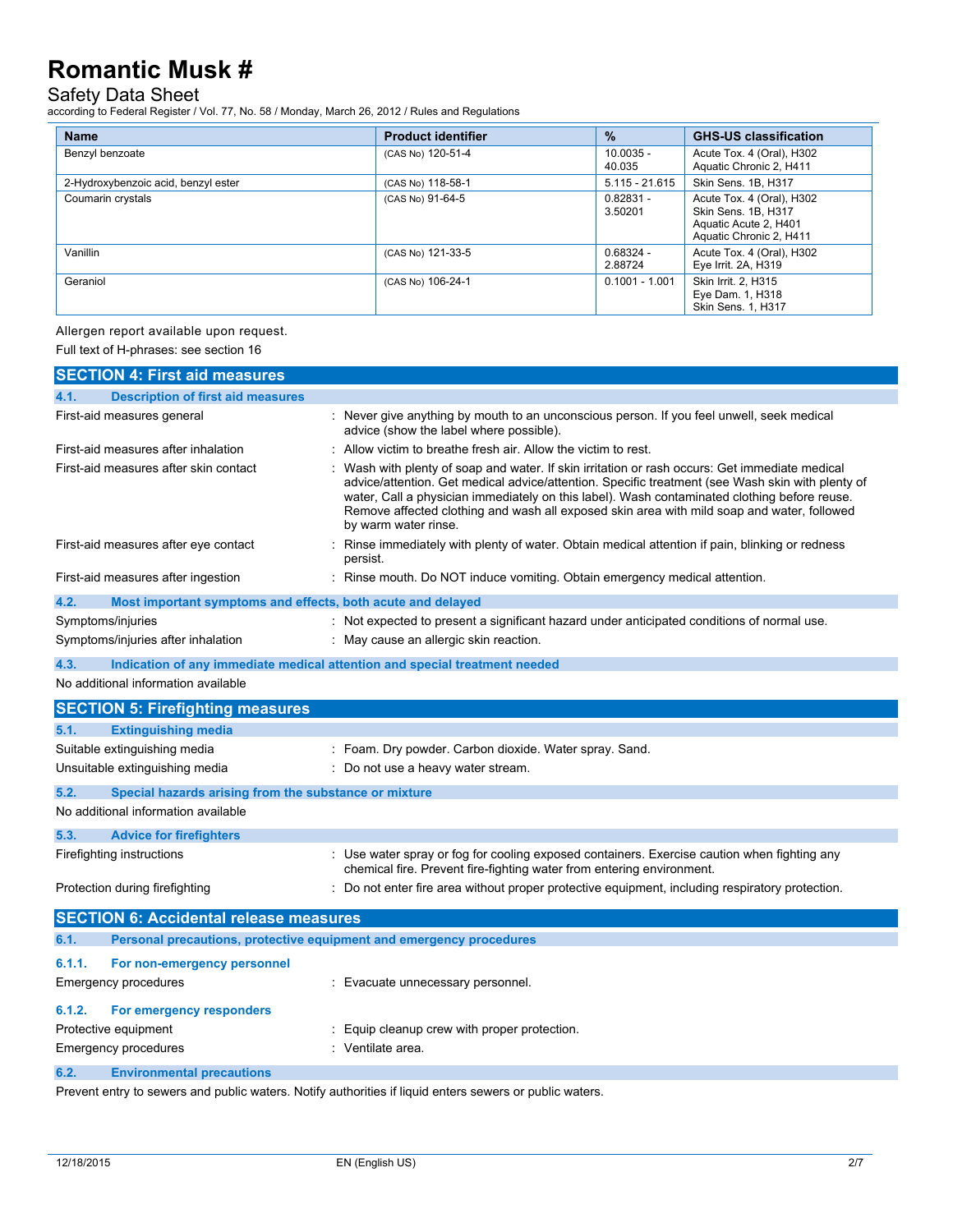# Safety Data Sheet

according to Federal Register / Vol. 77, No. 58 / Monday, March 26, 2012 / Rules and Regulations

| 6.3. | Methods and material for containment and cleaning up      |                                                                                                                                                                                                                                          |
|------|-----------------------------------------------------------|------------------------------------------------------------------------------------------------------------------------------------------------------------------------------------------------------------------------------------------|
|      | Methods for cleaning up                                   | : Soak up spills with inert solids, such as clay or diatomaceous earth as soon as possible. Collect<br>spillage. Store away from other materials.                                                                                        |
| 6.4. | <b>Reference to other sections</b>                        |                                                                                                                                                                                                                                          |
|      | See Heading 8. Exposure controls and personal protection. |                                                                                                                                                                                                                                          |
|      | <b>SECTION 7: Handling and storage</b>                    |                                                                                                                                                                                                                                          |
| 7.1. | <b>Precautions for safe handling</b>                      |                                                                                                                                                                                                                                          |
|      | Precautions for safe handling                             | : Avoid breathing fume, mist, spray. Wash hands and other exposed areas with mild soap and<br>water before eating, drinking or smoking and when leaving work. Provide good ventilation in<br>process area to prevent formation of vapor. |
|      | Hygiene measures                                          | Contaminated work clothing should not be allowed out of the workplace. Wash contaminated<br>clothing before reuse.                                                                                                                       |

| Conditions for safe storage, including any incompatibilities                                                                                                                                                                   |
|--------------------------------------------------------------------------------------------------------------------------------------------------------------------------------------------------------------------------------|
| : Keep only in the original container in a cool, well ventilated place away from : Keep away from<br>heat, hot surfaces, sparks, open flames and other ignition sources. No smoking. Keep<br>container closed when not in use. |
| : Strong bases. Strong acids.                                                                                                                                                                                                  |
| : Sources of ignition. Direct sunlight.                                                                                                                                                                                        |
| : 25 °C                                                                                                                                                                                                                        |
| : Store in a well-ventilated place. Store away from heat.                                                                                                                                                                      |
| : Store in a closed container.                                                                                                                                                                                                 |
| : Do not store in corrodable metal.                                                                                                                                                                                            |
|                                                                                                                                                                                                                                |

### **7.3. Specific end use(s)**

No additional information available

|      | <b>SECTION 8: Exposure controls/personal protection</b> |                                   |
|------|---------------------------------------------------------|-----------------------------------|
| 8.1. | <b>Control parameters</b>                               |                                   |
|      | No additional information available                     |                                   |
| 8.2. | <b>Exposure controls</b>                                |                                   |
|      | Personal protective equipment                           | : Avoid all unnecessary exposure. |
|      | <b>Ilond</b> protootion                                 | . Woor protootive alovee          |

| Hand protection        | : Wear protective gloves.                |
|------------------------|------------------------------------------|
| Eve protection         | : Chemical goggles or safety glasses.    |
| Respiratory protection | $\therefore$ Wear appropriate mask.      |
| Other information      | : Do not eat, drink or smoke during use. |

| <b>SECTION 9: Physical and chemical properties</b>            |                         |  |
|---------------------------------------------------------------|-------------------------|--|
| Information on basic physical and chemical properties<br>9.1. |                         |  |
| Physical state                                                | : Liquid                |  |
| Color                                                         | $:$ light yellow amber  |  |
| Odor                                                          | : musk                  |  |
| Odor threshold                                                | : No data available     |  |
| pH                                                            | : No data available     |  |
| Relative evaporation rate (butyl acetate=1)                   | : No data available     |  |
| Melting point                                                 | : No data available     |  |
| Freezing point                                                | : No data available     |  |
| Boiling point                                                 | : No data available     |  |
| Flash point                                                   | : $>93.33^{\circ}$ C    |  |
| Auto-ignition temperature                                     | : No data available     |  |
| Decomposition temperature                                     | : No data available     |  |
| Flammability (solid, gas)                                     | : No data available     |  |
| Vapor pressure                                                | No data available<br>۰. |  |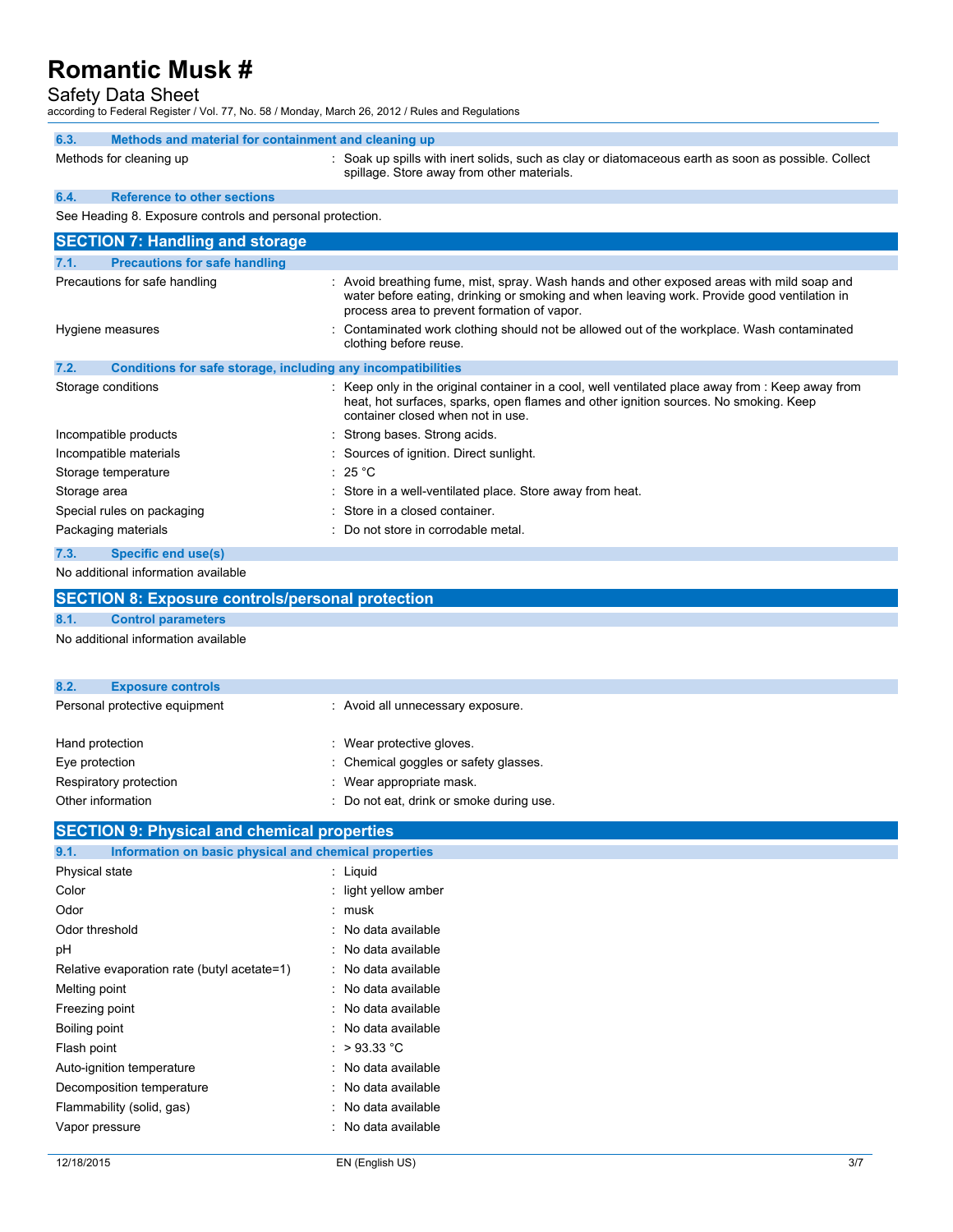# Safety Data Sheet

according to Federal Register / Vol. 77, No. 58 / Monday, March 26, 2012 / Rules and Regulations

| Relative vapor density at 20 °C | : No data available |
|---------------------------------|---------------------|
| Relative density                | : No data available |
| Solubility                      | : No data available |
| Log Pow                         | : No data available |
| Log Kow                         | : No data available |
| Viscosity, kinematic            | : No data available |
| Viscosity, dynamic              | : No data available |
| Explosive properties            | : No data available |
| Oxidizing properties            | : No data available |
| <b>Explosion limits</b>         | : No data available |

# **9.2. Other information**

#### No additional information available

|                  | <b>SECTION 10: Stability and reactivity</b>          |
|------------------|------------------------------------------------------|
| 10.1.            | <b>Reactivity</b>                                    |
|                  | No additional information available                  |
| 10.2.            | <b>Chemical stability</b>                            |
| Not established. |                                                      |
| 10.3.            | <b>Possibility of hazardous reactions</b>            |
| Not established. |                                                      |
| 10.4.            | <b>Conditions to avoid</b>                           |
|                  | Direct sunlight. Extremely high or low temperatures. |
| 10.5.            | <b>Incompatible materials</b>                        |
|                  | Strong acids. Strong bases.                          |
| 10.6.            | <b>Hazardous decomposition products</b>              |
|                  | fume, Carbon monoxide, Carbon dioxide,               |
|                  | <b>SECTION 11: Toxicological information</b>         |

# **11.1. Information on toxicological effects**

| Acute toxicity                                                                                                                                                                                                                                                                                                                                                                                                               | : Not classified                                                    |
|------------------------------------------------------------------------------------------------------------------------------------------------------------------------------------------------------------------------------------------------------------------------------------------------------------------------------------------------------------------------------------------------------------------------------|---------------------------------------------------------------------|
| <b>Romantic Musk #</b>                                                                                                                                                                                                                                                                                                                                                                                                       |                                                                     |
| Skin corrosion/irritation                                                                                                                                                                                                                                                                                                                                                                                                    | : Not classified                                                    |
| Serious eye damage/irritation                                                                                                                                                                                                                                                                                                                                                                                                | : Not classified                                                    |
| Respiratory or skin sensitization                                                                                                                                                                                                                                                                                                                                                                                            | : May cause an allergic skin reaction.                              |
| Germ cell mutagenicity                                                                                                                                                                                                                                                                                                                                                                                                       | : Not classified                                                    |
| Carcinogenicity                                                                                                                                                                                                                                                                                                                                                                                                              | Not classified                                                      |
| <b>Romantic Musk #</b>                                                                                                                                                                                                                                                                                                                                                                                                       |                                                                     |
| Reproductive toxicity                                                                                                                                                                                                                                                                                                                                                                                                        | : Not classified                                                    |
| Specific target organ toxicity (single exposure)                                                                                                                                                                                                                                                                                                                                                                             | : Not classified                                                    |
| <b>Romantic Musk #</b>                                                                                                                                                                                                                                                                                                                                                                                                       |                                                                     |
| Specific target organ toxicity (repeated<br>exposure)                                                                                                                                                                                                                                                                                                                                                                        | : Not classified                                                    |
| Aspiration hazard                                                                                                                                                                                                                                                                                                                                                                                                            | : Not classified                                                    |
| Potential Adverse human health effects and<br>symptoms                                                                                                                                                                                                                                                                                                                                                                       | : Based on available data, the classification criteria are not met. |
| Symptoms/injuries after inhalation                                                                                                                                                                                                                                                                                                                                                                                           | : May cause an allergic skin reaction.                              |
| $\mathbf{A} = \mathbf{A} + \mathbf{A} + \mathbf{A} + \mathbf{A} + \mathbf{A} + \mathbf{A} + \mathbf{A} + \mathbf{A} + \mathbf{A} + \mathbf{A} + \mathbf{A} + \mathbf{A} + \mathbf{A} + \mathbf{A} + \mathbf{A} + \mathbf{A} + \mathbf{A} + \mathbf{A} + \mathbf{A} + \mathbf{A} + \mathbf{A} + \mathbf{A} + \mathbf{A} + \mathbf{A} + \mathbf{A} + \mathbf{A} + \mathbf{A} + \mathbf{A} + \mathbf{A} + \mathbf{A} + \mathbf$ |                                                                     |

|       | <b>SECTION 12: Ecological information</b> |
|-------|-------------------------------------------|
| 12.1. | <b>Foxicity</b>                           |
|       | No additional information available       |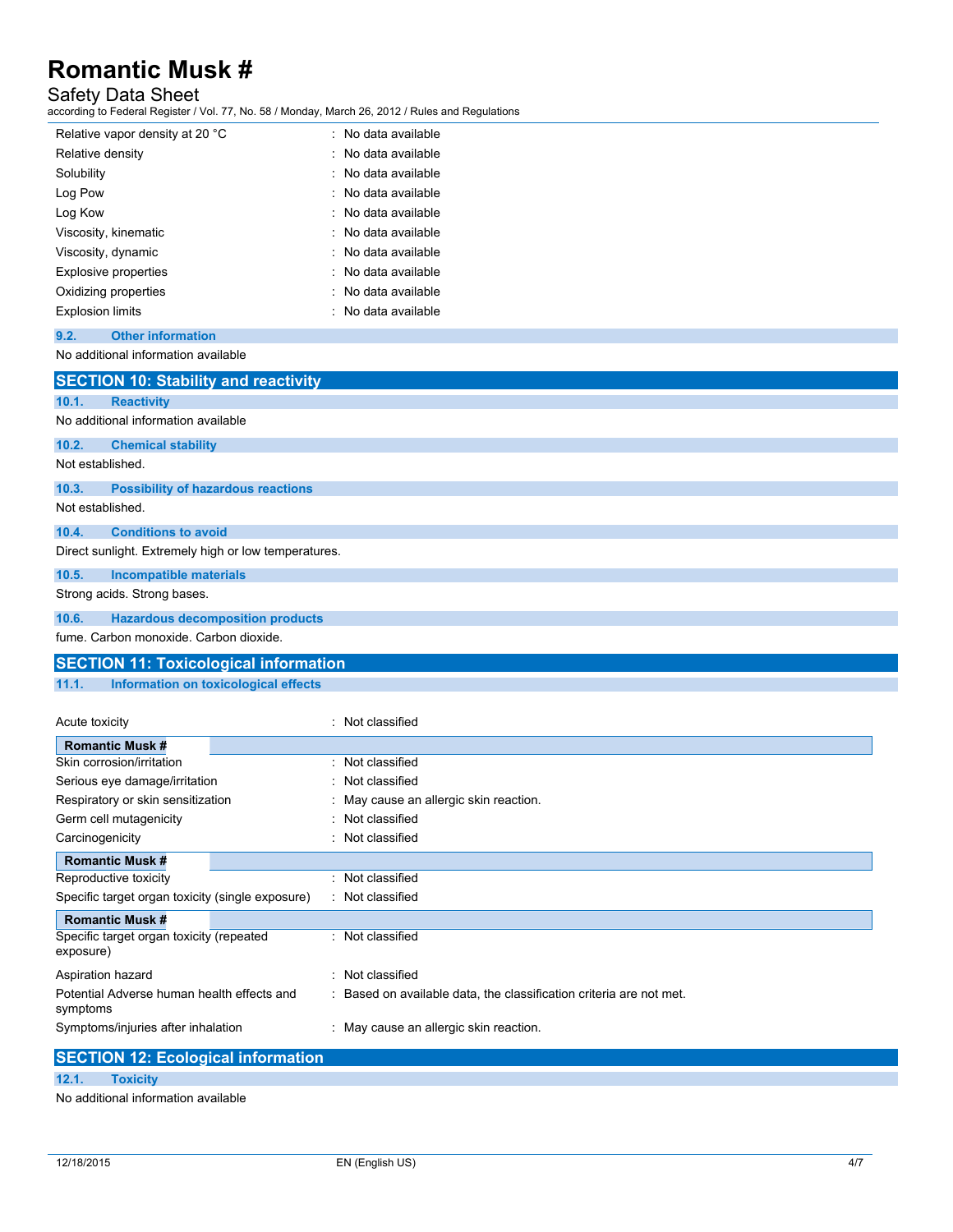# Safety Data Sheet

according to Federal Register / Vol. 77, No. 58 / Monday, March 26, 2012 / Rules and Regulations

| 12.2.<br><b>Persistence and degradability</b>         |                                                                                                                                                                    |  |  |  |
|-------------------------------------------------------|--------------------------------------------------------------------------------------------------------------------------------------------------------------------|--|--|--|
| <b>Romantic Musk#</b>                                 |                                                                                                                                                                    |  |  |  |
| Persistence and degradability                         | Not established.                                                                                                                                                   |  |  |  |
| <b>Bioaccumulative potential</b><br>12.3.             |                                                                                                                                                                    |  |  |  |
| <b>Romantic Musk#</b>                                 |                                                                                                                                                                    |  |  |  |
| Bioaccumulative potential                             | Not established.                                                                                                                                                   |  |  |  |
| <b>Mobility in soil</b><br>12.4.                      |                                                                                                                                                                    |  |  |  |
| No additional information available                   |                                                                                                                                                                    |  |  |  |
| 12.5.<br><b>Other adverse effects</b>                 |                                                                                                                                                                    |  |  |  |
| Effect on ozone layer                                 | $\ddot{\cdot}$                                                                                                                                                     |  |  |  |
| Effect on the global warming                          | : No known ecological damage caused by this product.                                                                                                               |  |  |  |
| Other information                                     | : Avoid release to the environment.                                                                                                                                |  |  |  |
| <b>SECTION 13: Disposal considerations</b>            |                                                                                                                                                                    |  |  |  |
| 13.1.<br><b>Waste treatment methods</b>               |                                                                                                                                                                    |  |  |  |
| Waste disposal recommendations                        | : Dispose of contents/container in accordance with local/national laws and regulations. Dispose<br>in a safe manner in accordance with local/national regulations. |  |  |  |
| Ecology - waste materials                             | : Avoid release to the environment.                                                                                                                                |  |  |  |
| <b>SECTION 14: Transport information</b>              |                                                                                                                                                                    |  |  |  |
| In accordance with DOT                                |                                                                                                                                                                    |  |  |  |
| Not regulated for transport                           |                                                                                                                                                                    |  |  |  |
| <b>Additional information</b>                         |                                                                                                                                                                    |  |  |  |
| Other information                                     | : No supplementary information available.                                                                                                                          |  |  |  |
|                                                       |                                                                                                                                                                    |  |  |  |
| <b>ADR</b>                                            |                                                                                                                                                                    |  |  |  |
| No additional information available                   |                                                                                                                                                                    |  |  |  |
| <b>Transport by sea</b>                               |                                                                                                                                                                    |  |  |  |
| No additional information available                   |                                                                                                                                                                    |  |  |  |
| Air transport                                         |                                                                                                                                                                    |  |  |  |
| No additional information available                   |                                                                                                                                                                    |  |  |  |
| <b>SECTION 15: Regulatory information</b>             |                                                                                                                                                                    |  |  |  |
| 15.1. US Federal regulations                          |                                                                                                                                                                    |  |  |  |
| Substances Control Act (TSCA) inventory.              | All components of this product are listed, or excluded from listing, on the United States Environmental Protection Agency Toxic                                    |  |  |  |
| (SARA) of 1986 and 40 CFR Part 372.                   | Chemical(s) subject to the reporting requirements of Section 313 or Title III of the Superfund Amendments and Reauthorization Act                                  |  |  |  |
| Methyl Eugenol                                        | CAS No 93-15-2<br>$0.00001 - 0.0001\%$                                                                                                                             |  |  |  |
|                                                       |                                                                                                                                                                    |  |  |  |
| 15.2. International regulations                       |                                                                                                                                                                    |  |  |  |
| <b>CANADA</b>                                         |                                                                                                                                                                    |  |  |  |
|                                                       |                                                                                                                                                                    |  |  |  |
| Benzyl benzoate (120-51-4)                            |                                                                                                                                                                    |  |  |  |
| Listed on the Canadian DSL (Domestic Substances List) |                                                                                                                                                                    |  |  |  |
| <b>WHMIS Classification</b>                           | Class D Division 2 Subdivision B - Toxic material causing other toxic effects                                                                                      |  |  |  |
| 2-Hydroxybenzoic acid, benzyl ester (118-58-1)        |                                                                                                                                                                    |  |  |  |
| Listed on the Canadian DSL (Domestic Substances List) |                                                                                                                                                                    |  |  |  |
| Coumarin crystals (91-64-5)                           |                                                                                                                                                                    |  |  |  |

Listed on the Canadian DSL (Domestic Substances List)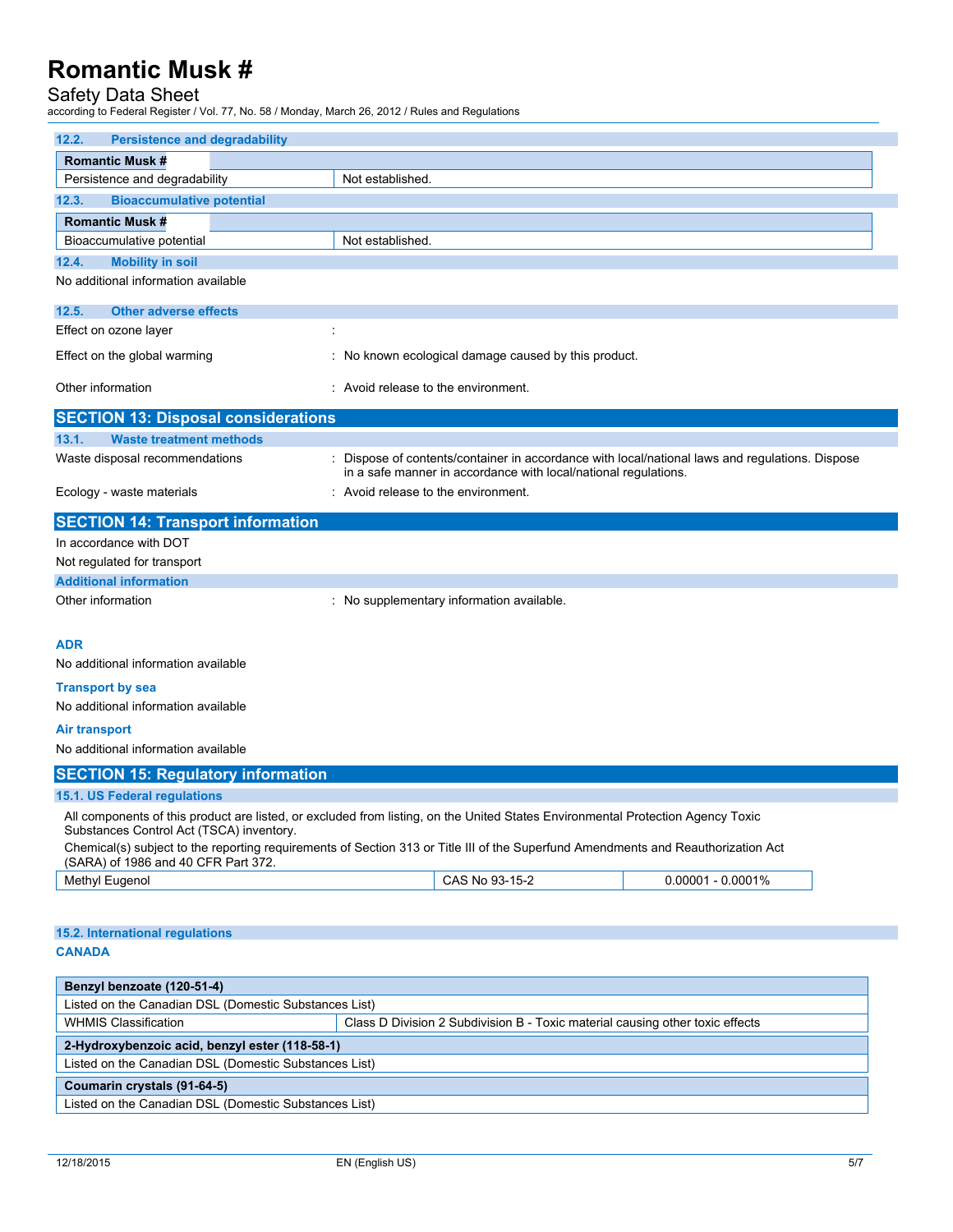### Safety Data Sheet

according to Federal Register / Vol. 77, No. 58 / Monday, March 26, 2012 / Rules and Regulations

#### **Geraniol (106-24-1)**

Listed on the Canadian DSL (Domestic Substances List)

#### **Vanillin (121-33-5)**

Listed on the Canadian DSL (Domestic Substances List)

#### **EU-Regulations**

### **Benzyl benzoate (120-51-4)**

Listed on the EEC inventory EINECS (European Inventory of Existing Commercial Chemical Substances)

### **2-Hydroxybenzoic acid, benzyl ester (118-58-1)**

Listed on the EEC inventory EINECS (European Inventory of Existing Commercial Chemical Substances)

#### **Coumarin crystals (91-64-5)**

Listed on the EEC inventory EINECS (European Inventory of Existing Commercial Chemical Substances)

#### **Geraniol (106-24-1)**

Listed on the EEC inventory EINECS (European Inventory of Existing Commercial Chemical Substances)

#### **Vanillin (121-33-5)**

Listed on the EEC inventory EINECS (European Inventory of Existing Commercial Chemical Substances)

**Classification according to Regulation (EC) No. 1272/2008 [CLP]** Not determined

#### **Classification according to Directive 67/548/EEC [DSD] or 1999/45/EC [DPD]**

### **15.2.2. National regulations**

|  |  | Benzyl benzoate (120-51-4) |
|--|--|----------------------------|
|--|--|----------------------------|

| Listed on the AICS (Australian Inventory of Chemical Substances)<br>Listed on IECSC (Inventory of Existing Chemical Substances Produced or Imported in China)<br>Listed on the Japanese ENCS (Existing & New Chemical Substances) inventory<br>Listed on the Japanese ISHL (Industrial Safety and Health Law)<br>Listed on the Korean ECL (Existing Chemicals List)<br>Listed on NZIoC (New Zealand Inventory of Chemicals)<br>Listed on PICCS (Philippines Inventory of Chemicals and Chemical Substances)<br>Listed on INSQ (Mexican national Inventory of Chemical Substances)<br>Listed on CICR (Turkish Inventory and Control of Chemicals) |
|--------------------------------------------------------------------------------------------------------------------------------------------------------------------------------------------------------------------------------------------------------------------------------------------------------------------------------------------------------------------------------------------------------------------------------------------------------------------------------------------------------------------------------------------------------------------------------------------------------------------------------------------------|
| 2-Hydroxybenzoic acid, benzyl ester (118-58-1)                                                                                                                                                                                                                                                                                                                                                                                                                                                                                                                                                                                                   |
| Listed on the AICS (Australian Inventory of Chemical Substances)<br>Listed on IECSC (Inventory of Existing Chemical Substances Produced or Imported in China)<br>Listed on the Japanese ENCS (Existing & New Chemical Substances) inventory<br>Listed on the Korean ECL (Existing Chemicals List)<br>Listed on NZIoC (New Zealand Inventory of Chemicals)<br>Listed on PICCS (Philippines Inventory of Chemicals and Chemical Substances)<br>Listed on INSQ (Mexican national Inventory of Chemical Substances)<br>Listed on CICR (Turkish Inventory and Control of Chemicals)                                                                   |
| Coumarin crystals (91-64-5)                                                                                                                                                                                                                                                                                                                                                                                                                                                                                                                                                                                                                      |
| Listed on the AICS (Australian Inventory of Chemical Substances)<br>Listed on IECSC (Inventory of Existing Chemical Substances Produced or Imported in China)<br>Listed on the Japanese ENCS (Existing & New Chemical Substances) inventory<br>Listed on the Korean ECL (Existing Chemicals List)<br>Listed on NZIoC (New Zealand Inventory of Chemicals)                                                                                                                                                                                                                                                                                        |
| Listed on PICCS (Philippines Inventory of Chemicals and Chemical Substances)<br>Listed on INSQ (Mexican national Inventory of Chemical Substances)<br>Listed on CICR (Turkish Inventory and Control of Chemicals)                                                                                                                                                                                                                                                                                                                                                                                                                                |
| <b>Geraniol (106-24-1)</b>                                                                                                                                                                                                                                                                                                                                                                                                                                                                                                                                                                                                                       |